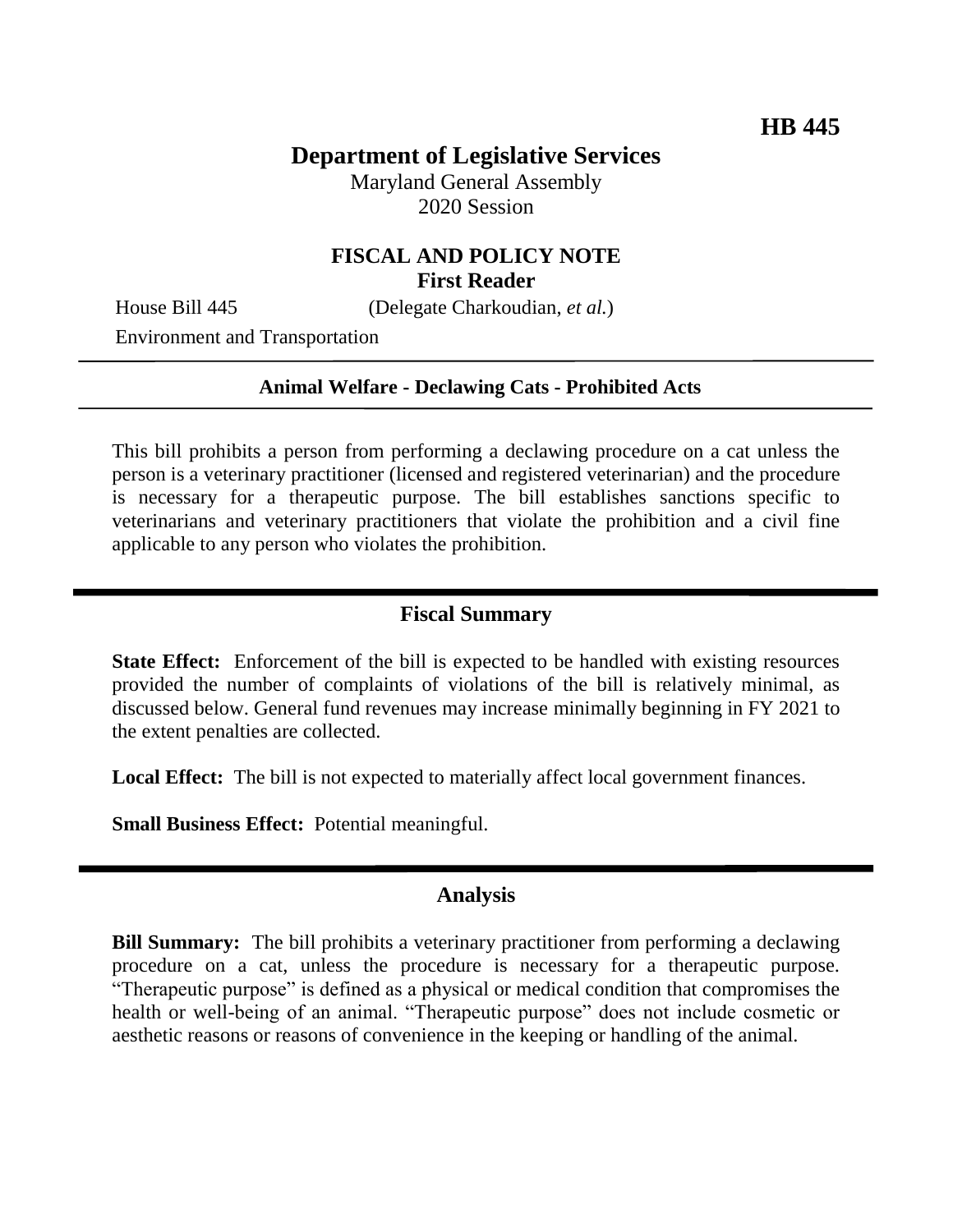The bill requires the State Board of Veterinary Medical Examiners (SBVME) to refuse, suspend, or revoke any application or license, and censure or place on probation any licensee after a hearing, if the veterinarian or veterinary practitioner fails to comply with the cat declawing prohibition. Under existing provisions, SBVME may impose a penalty of (1) up to \$5,000, for a first offense, in lieu of or in addition to suspension of a license, or in addition to revocation of a license and (2) up to \$10,000, for a second or subsequent offense, in addition to suspension or revocation of a license. The penalties are paid into the general fund.

The bill also prohibits any person, other than a veterinary practitioner performing a declawing procedure necessary for a therapeutic purpose, from performing a declawing procedure on a cat. A violation of the prohibition is a civil offense and subject to a fine of up to \$1,000. The prohibition may be enforced by any State or local law enforcement officer or the local animal control authority for the jurisdiction where the violation occurs.

# **Current Law/Background:**

## *State Board of Veterinary Medical Examiners Enforcement Authority*

SBVME regulates more than 3,000 veterinarians and registered veterinary technicians, 600 veterinary hospitals, and 30 animal control facilities.

With respect to veterinarians and veterinary practitioners, the board is authorized to refuse, suspend, or revoke any application or license, and censure or place on probation any licensee after a hearing, on various grounds, including (1) being unable to practice veterinary medicine competently due to a physical or mental disability; (2) being convicted of a violation of specified State or federal drug-related laws; (3) being convicted of a felony, or of a crime involving moral turpitude; (4) failing to comply with board rules or regulations after receiving a license; and (5) being grossly negligent or deliberately cruel to an animal.

As mentioned above, the board may impose a penalty of (1) up to \$5,000, for a first offense, in lieu of or in addition to suspension of a license, or in addition to revocation of a license and (2) up to \$10,000, for a second or subsequent offense, in addition to suspension or revocation of a license.

## *Criminal Prohibitions*

Statute prohibits, under the Criminal Law Article, certain procedures performed on dogs or cats, but with exceptions for procedures performed under specified circumstances by licensed veterinarians. The prohibited procedures are (1) cropping or cutting off the ear of